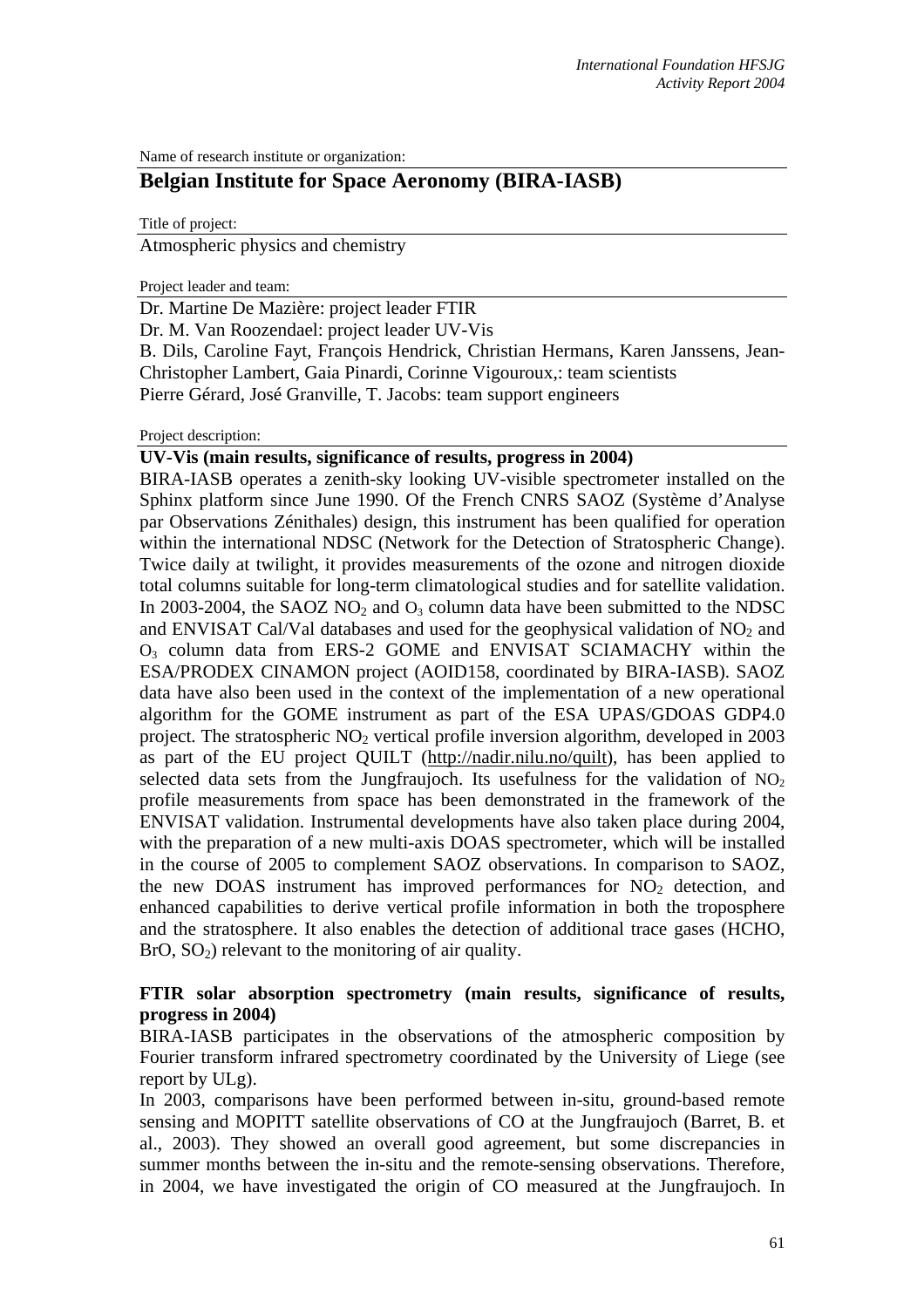particular, we studied (1) whether the discrepancies can be explained by specific transport phenomena, like vertical uplifting, and (2), whether one can observe a diurnal variation in the remote-sensing data that is comparable to the one observed in the in-situ measurements. To this end, transport models have been studied, and comparisons between CO observations and Geos-Chem model results at the Jungfraujoch have been performed. Up to now, the results have not been conclusive. It appears difficult to have a sufficiently good representation of the mountainous region of the Jungfraujoch in global trajectory and chemistry transport models to address the issue. Part of this work was done in collaboration with PSI (Dr. A. Prévot) and EPFL (Dr. I. Bey) – we hope to continue it.

In 2003 the EC project UFTIR (http://ww.nilu.no/uftir), coordinated by BIRA-IASB, has started. The Jungfraujoch as well as all other European NDSC stations equipped with FTIR instruments are included in the project. The project aims at optimising the vertical inversion of 6 species, that are  $O_3$ , CO, N<sub>2</sub>O, CH<sub>4</sub>, C<sub>2</sub>H<sub>6</sub>, and HCFC-22, reanalysing the existing time series, and comparing them with model results. Good progress has been made in 2004: a common retrieval strategy has been established and the partners have started to do the re-analysis of the timeseries, including trend determination. The Jungfraujoch data are being revised accordingly, in a combined effort between the University of Liège (ULg) and BIRA-IASB. Revised data delivery is planned for the first half of 2005.

In 2004, the validation of ENVISAT SCIAMACHY and MIPAS data using Jungfraujoch and other ground-based NDSC FTIR data has continued in the frame of the ESA/PRODEX project FTIRval (AOID126, coordinated by BIRA-IASB) and in the frame of the EC project Evergreen (<http://www.knmi.nl/evergreen>). It has been demonstrated that the vertical profile information retrieved from the FTIR data can be exploited for the validation of MIPAS profiles, in particular for  $HNO<sub>3</sub>$  and  $N<sub>2</sub>O$ profiles. It has also been verified that the FTIR total column data of CO,  $CH_4$ , N<sub>2</sub>O and  $CO<sub>2</sub>$  represent a very valid contribution to the validation of the SCIAMACHY near-infrared products.

#### Key words

atmospheric composition, long-term monitoring, optical remote sensing, vertical inversion methods, satellite validation

Internet databases

- $\triangleright$  The data are archived in the NDSC database [\(http://www.ncep.noaa.gov/](http://www.ndsc.ncep.noaa.gov/)), in the NADIR/NILU database [\(http://www.nilu.no/projects/nadir\)](http://www.nilu.no/projects/nadir).
- ¾ Data processed for ENVISAT validation purposes are also submitted to the ENVISAT CAL/VAL database ([http://nadir.nilu.no/calval\)](http://nadir.nilu.no/calval).
- $\triangleright$  Revised FTIR timeseries in the frame of UFTIR will be submitted to NADIR/NILU in a dedicated database for UFTIR.They will be copied to the NDSC database as soon as this one is upgraded to accept FTIR profile data.

Collaborating partners/networks:

- ¾ Collaborations with University of Liège, NDSC partners and partners of the EC projects QUILT, UFTIR, Evergreen.
- ¾ Collaboration with modellers, in particular M. Chipperfield of Univ. Leeds.
- $\triangleright$  Both the UV-V is and FTIR observations contribute to the international Network for the Detection of Stratospheric Change (NDSC).
- $\triangleright$  Collaboration with B. Buchmann, EMPA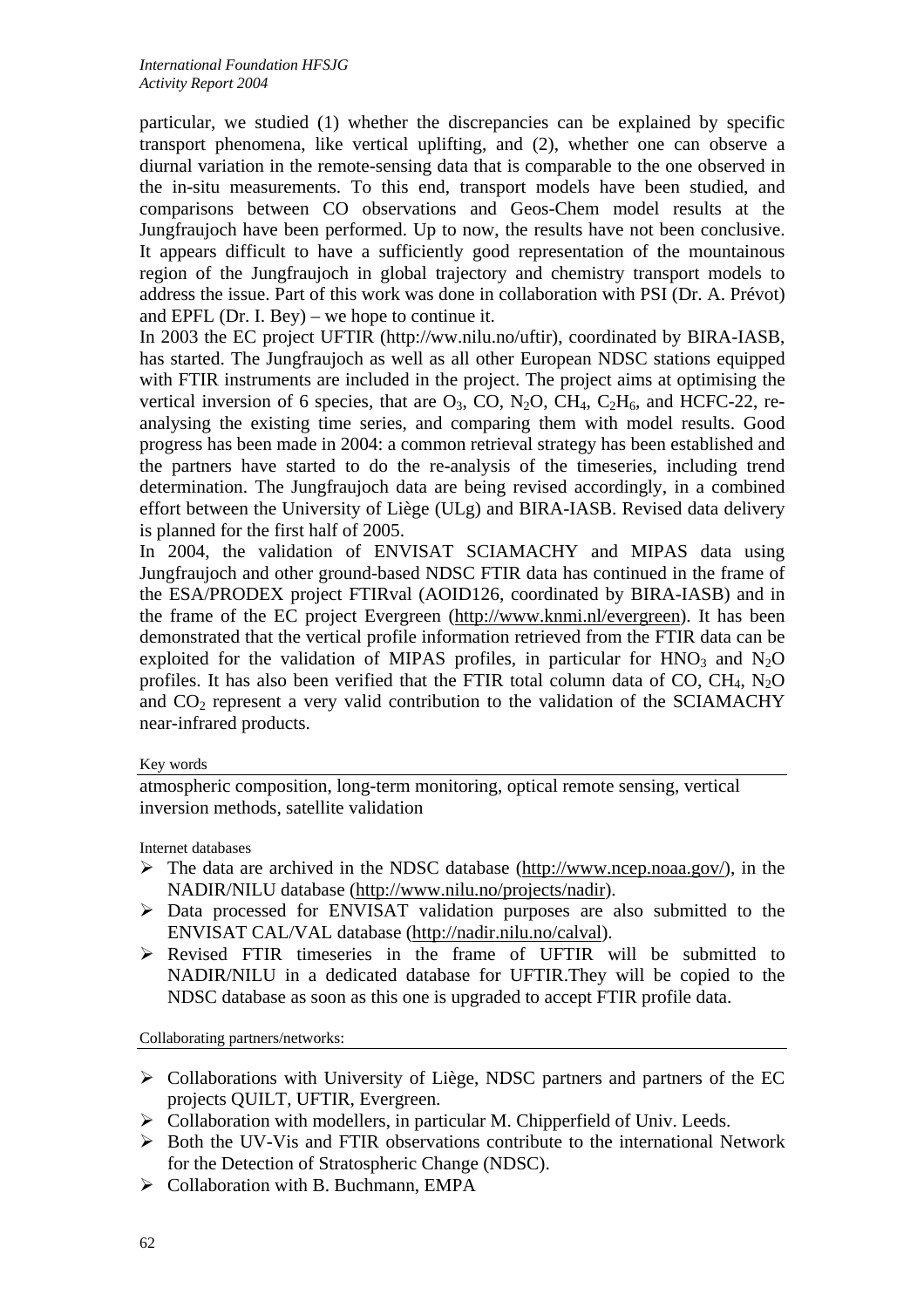- $\triangleright$  Collaborations with A. Prévot (PSI) and I. Bey (EPFL)
- ¾ Collaboration with the GOME, ENVISAT, ACE and MetOp satellite communities.

#### Scientific publications and public outreach 2004:

## **Refereed journal articles**

Hendrick,F.,B. Barret, M. Van Roozendael, H. Boesch, A. Butz, M. De Mazière, F. Goutail, C. Hermans, J.-C. Lambert, K. Pfeilsticker, and J.-P. Pommereau, Retrieval of nitrogen dioxide stratospheric profiles from ground-based zenith-sky UV-visible observations: Validation of the technique through correlative comparisons, Atmos. Chem. Phys. 4, 2091-2106, 2004.

Barret, B., D.Hurtmans, M. Carleer, M. De Mazière, E. Mahieu and P.-F. Coheur, Line narrowing effect on the retrieval of HF and HCl vertical profiles from groundbased FTIR measurements, Journal of Quantitative Spectroscopy and Radiative Transfer, accepted, 2004.

Vandaele, A.C., C. Fayt, F. Hendrick, C. Hermans, F. Humbled, M. Van Roozendael, M. Gil, M. Navarro, O. Puentedura, M. Yela, G. Braathen, K. Stebel, K. Tørnkvist, P. Johnston, K. Kreher, F. Goutail, A. Mieville, J.-P. Pommereau, S. Khaikine, A. Richter, H. Oetjen, F. Wittrock, S. Bugarski, U. Friess, K. Pfeilsticker, R. Sinreich, T. Wagner, G. Corlett, R. Leigh, An intercomparison campaign of ground-based UV-Visible measurements of NO2, BrO, and OClO slant columns. I. Methods of analysis and results for NO2, accepted for publication in J. Geophys. Res. (2005).

Goutail, F., J.-P. Pommereau, F. Lefèvre, M. Van Roozendael, S. B. Andersen, B.-A. Kåstad Høiskar, V. Dorokhov, E. Kyro, M. P. Chipperfield and W. Feng, Early unusual ozone loss during the Arctic winter 2002/03 compared to other winters, submitted to Atmos. Chem. Phys. (2004).

# **Conference papers**

M. De Mazière, B. Barret, C. Vigouroux, T. Blumenstock, F. Hase, I. Kramer, C. Camy-Peyret, P. Chelin, T. Gardiner, M. Coleman, P. Woods, K. Ellingsen, M. Gauss, I. Isaksen, E. Mahieu, P. Demoulin, P. Duchatelet, J. Mellqvist, A. Strandberg, V. Velazco, A. Schulz, J. Notholt, R. Sussmann, W. Stremme, A. Rockmann, Ground-based FTIR measurements of  $O_3$ - and climate-related gases in the free troposphere and lower stratosphere, poster presentation; published in the Proceedings of the Quadrennial Ozone Symposium QOS 2004 (Kos, Greece, June 1-8, 2004), P211, 2004.

E. Mahieu, P. Duchatelet, R. Zander, P. Demoulin and C. Servais, C. P. Rinsland, M. P. Chipperfield, M. De Mazière, The Evolution of Inorganic Chlorine above the Jungfraujoch Station: an update, poster presentation; published in the Proceedings of the Quadrennial Ozone Symposium QOS 2004 (Kos, Greece, June 1-8, 2004), P410, 2004.

M. De Mazière, B. Barret, T. Blumenstock, M. Buchwitz, R. De Beek, P. Demoulin, H. Fast, A. Gloudemans, A. Griesfeller, D. Griffith, D. Ionov, K. Janssens, N. Jones, E. Mahieu, J. Mellqvist, R. L. Mittermeier, J. Notholt, C. Rinsland, H. Schrijver, A. Schultz, D. Smale, A. Strandberg, K. Strong, R. Sussmann, T. Warneke, S. Wood, comparisons between sciamachy scientific products and groundbased FTIR data for total columns of CO, CH4 and N2O, Proceedings of the Second Workshop on the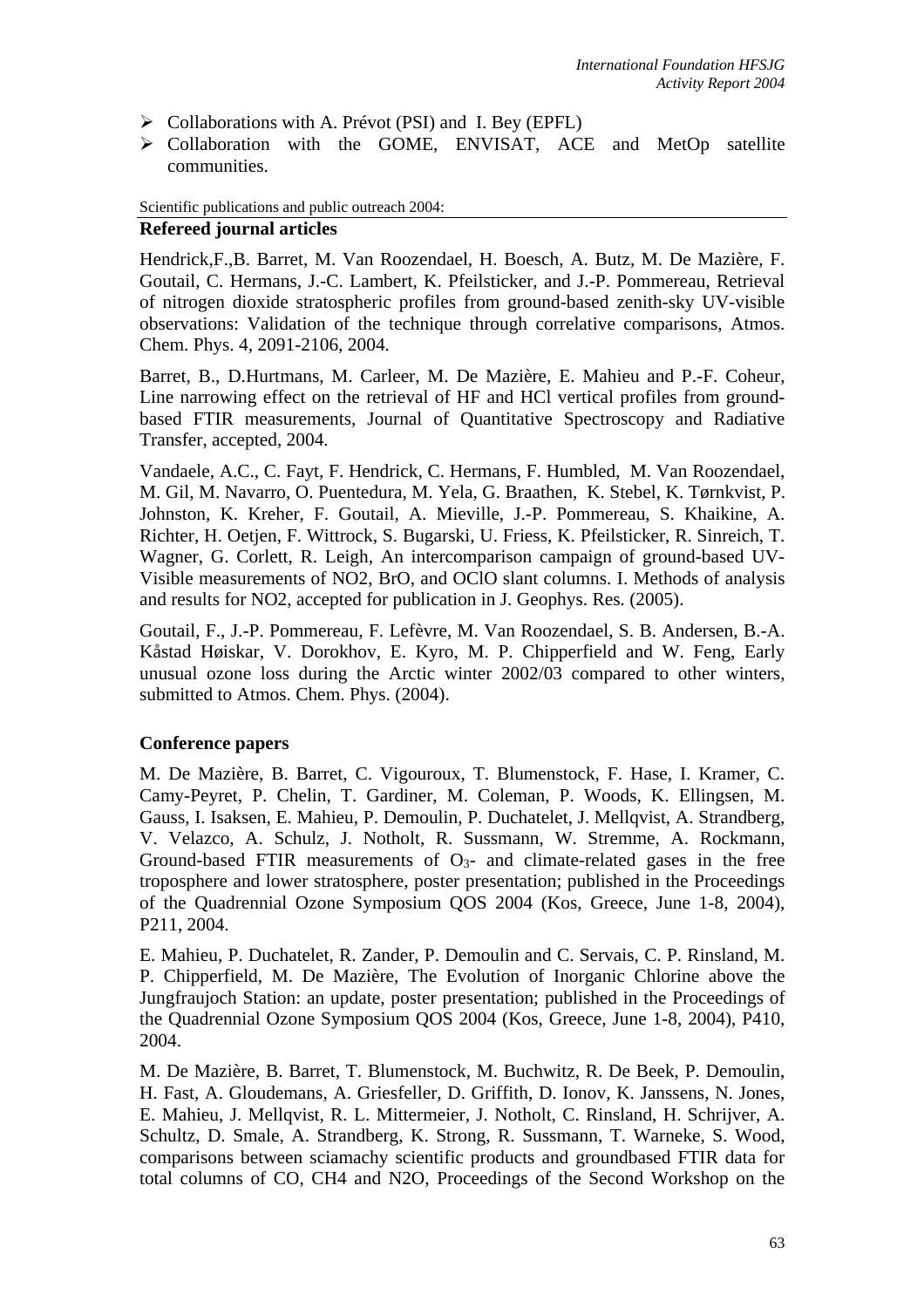Atmospheric Chemistry Validation of ENVISAT (ACVE-2) (Esrin, Italy, May 3-7, 2004), SP-562 (ESA), 97-104, 2004.

J-C. Lambert, M. Allaart, S.B. Andersen, T. Blumenstock, G. Bodeker, E. Brinksma, C. Cambridge, M. De Mazière, P. Demoulin, P. Gerard, M. Gil, F. Goutail, J. Granville, D. V. Ionov, E. Kyrö, M. Navarro-Comas, A. Piters, J-P. Pommereau, A. Richter, H.K. Roscoe, H. Schets, J.D. Shanklin, T. Suortti, R. Sussmann, M. Van Roozendael, C. Varotsos, T. Wagner, S. Wood and M. Yela, First ground-based validation of SCIAMACHY v5.01 ozone column, Proceedings of the Second Workshop on the Atmospheric Chemistry Validation of ENVISAT (ACVE-2) (Esrin, Italy, May 3-7, 2004), SP-562 (ESA), 39-46, 2004.

J-C. Lambert, T. Blumenstock, F. Boersma, A. Bracher, M. De Mazière, P. Demoulin, I. De Smedt, H. Eskes, M. Gil, F. Goutail, J. Granville, F. Hendrick, D. V. Ionov, P. V. Johnston, I. Kostadinov, K. Kreher, E. Kyrö, R. Martin, A. Meier, M. Navarro-Comas, A. Petritoli, J-P. Pommereau, A. Richter, H. K. Roscoe, C. Sioris, R. Sussmann, M. Van Roozendael, T. Wagner, S. Wood, and M. Yela, Geophysical validation of SCIAMACHY NO<sub>2</sub> vertical columns: overview of early 2004 results, Proceedings of the Second Workshop on the Atmospheric Chemistry Validation of ENVISAT (ACVE-2) (Esrin, Italy, May 3-7, 2004), SP-562 (ESA), 59-71, 2004.

G. Wetzel, T. Blumenstock, H. Oelhaf, G.P. Stiller, D.-Y. Wang, G. Zhang, M. Pirre, F. Goutail, A. Bazureau, J.-P. Pommereau, A. Bracher, M. Sinnhuber, M. Weber, K. Bramstedt, B. Funke, M. López-Puertas, I. Kostadinov, A. Petritoli, A. Alfaro, F. Hendrick, M. Van Roozendael, M. De Mazière, Validation of MIPAS-ENVISAT version 4.61 operational data: NO2, Proceedings of the Second Workshop on the Atmospheric Chemistry Validation of ENVISAT (ACVE-2) (Esrin, Italy, May 3-7, 2004), SP-562 (ESA), 234-240, 2004.

C. Camy-Peyret, G. Dufour, S. Payan, H. Oelhaf, G. Wetzel, G. Stiller, T. Blumenstock, C.E. Blom, T. Gulde, N. Glatthor, A. Engel, M. Pirre, V. Catoire, G. Moreau, M. De Mazière, C. Vigouroux, E. Mahieu, U. Cortesi, F. Mencaraglia, Validation of MIPAS N2O profiles by stratospheric balloon, aircraft and ground based measurements, Proceedings of the Second Workshop on the Atmospheric Chemistry Validation of ENVISAT (ACVE-2) (Esrin, Italy, May 3-7, 2004), SP-562 (ESA), 241-249, 2004.

H. Oelhaf, T. Blumenstock, M. De Mazière, S. Mikuteit, C. Vigouroux, S. Wood, G. Bianchini, R. Baumann, C. Blom, U. Cortesi, G.Y. Liu , H. Schlager, C. Camy-Peyret, V. Catoire, M. Pirre, K. Strong, G. Wetzel, Validation of MIPAS-ENVISAT version 4.61 HNO<sub>3</sub> operational data by stratospheric balloon, aircraft and groundbased measurements, Proceedings of the Second Workshop on the Atmospheric Chemistry Validation of ENVISAT (ACVE-2) (Esrin, Italy, May 3-7, 2004), SP-562 (ESA), 250-256, 2004.

# **Data books and reports**

R. Zander and M. De Mazière, Atmospheric composition changes: causes and processes involved, in *Belgian Global Change Research 1990-2002, Assessment and Integration Report*, Main Eds.: M. G. Den Ouden and M. Vanderstraeten, Scientific editors: R. Ceulemans, M. De Mazière, I. Nijs, J.-P. Vanderborght, J.-P. Van Ypersele, R. Wollast, R. Zander, Chapter 1, in press, 2005.

N. Harris and M. De Mazière, The Montreal Protocol: Stratospheric Ozone Depletion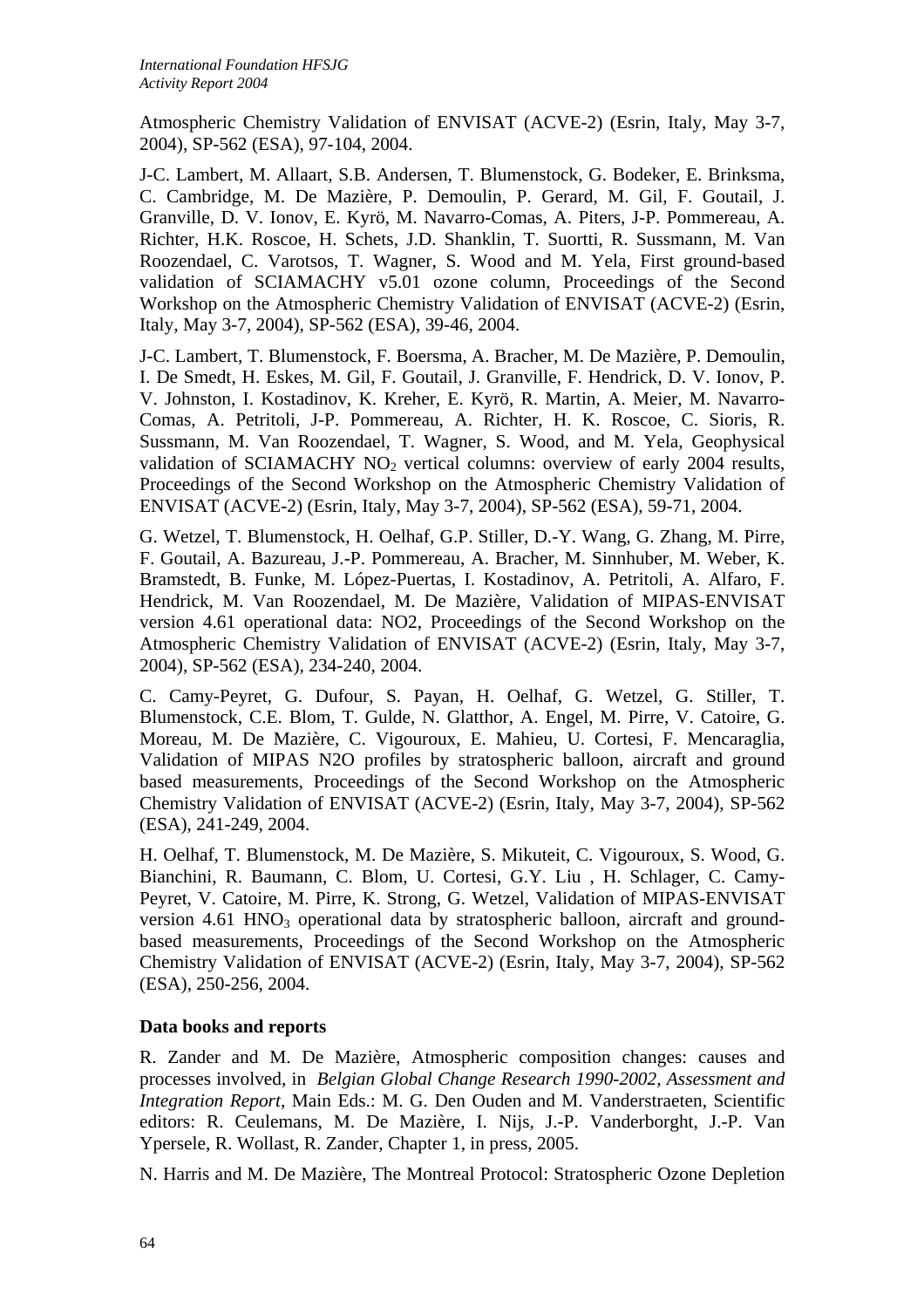and Surface UV Radiation, in *GMES-GATO, A European Strategy for Global Atmospheric Monitoring*, EUR 21154, (European Commission, Brussels), Chapter 1, 2004

Address:

Belgian Institute for Space Aeronomy Ringlaan 3 B-1180 Brussels Belgium

Contacts:

Martine De Mazière Tel. +32 2 373 03 63 Fax: +32-2-374 84 23 e-mail: [martine@oma.be](mailto:martine@oma.be)

Michel Van Roozendael Tel. +32 2 373 04 16 Fax: +32-2-374 84 23 e-mail: michelv@oma.be

URL: <http://www.oma.be/BIRA-IASB/> <http://www.oma.be/ESACII/Home.html>